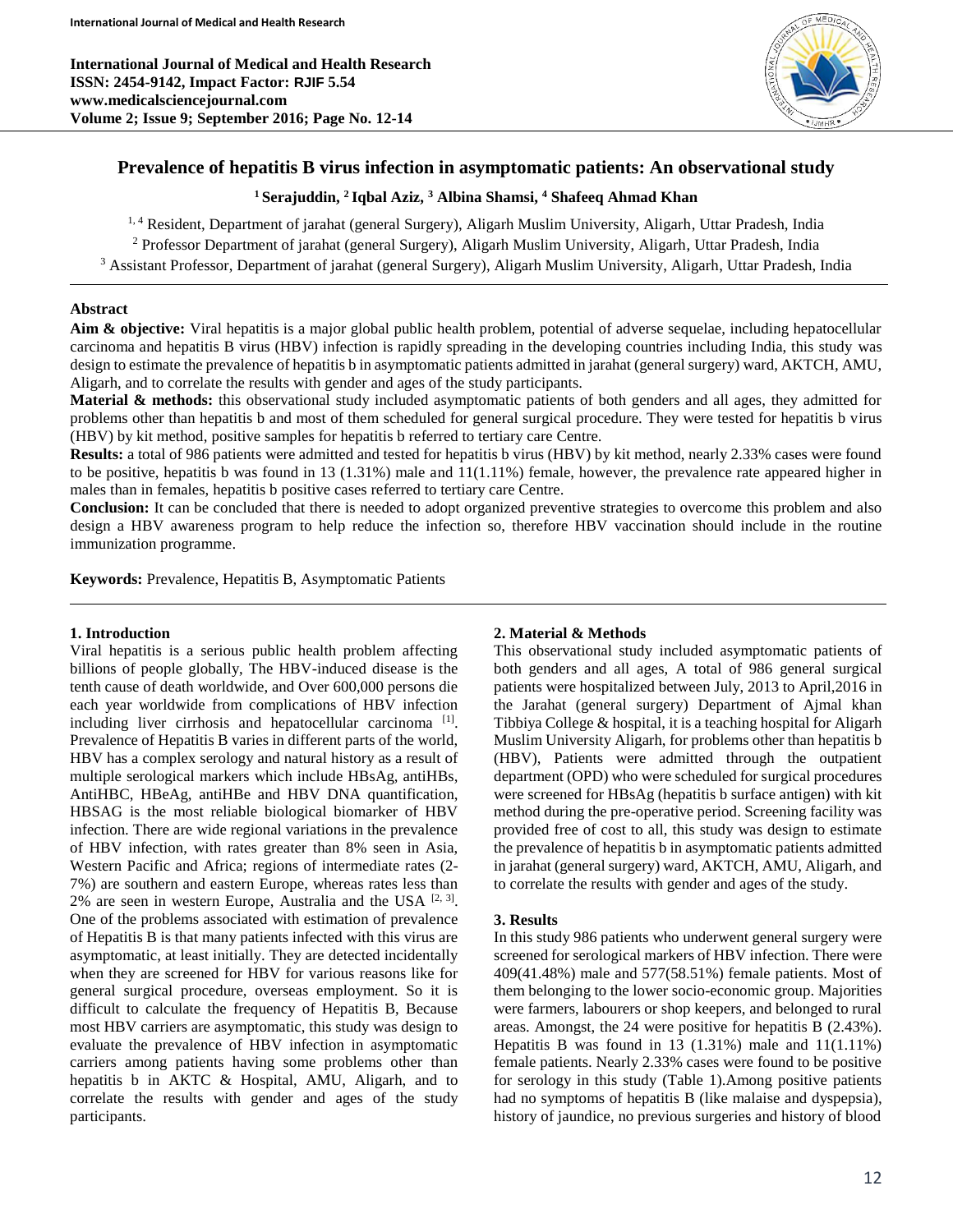#### **International Journal of Medical and Health Research**

transfusion in the past. None of them was vaccinated for hepatitis B. Clinical examination revealed that none of the patients had hepatomegaly, ascites or splenomegaly. The abdominal ultrasound scan results revealed normal study in most of the subjects, or subjects had chronic cholecystitis with cholelithiasis, normal sized liver with normal parenchyma.

**Table 1:** Hepatitis B positive patients according to total and gender

| Gender | <b>Total patient</b> | <b>Hepatitis B positive</b> | $\frac{0}{0}$ |
|--------|----------------------|-----------------------------|---------------|
| Male   | 409(41.48%)          |                             | $(1.31\%)$    |
| Female | 577(58.51%)          |                             | $(1.11\%)$    |
| Total  | 986                  | 24                          | 2.43%         |

**Table 2:** Age and sex distribution of patients undergoing evaluation for Hepatitis B

| Age in years | Male Tested N% | <b>Positive N%</b> | <b>Female Tested N%</b> | <b>Positive N%</b> | <b>Total Tested N%</b> | <b>Positive N%</b> |
|--------------|----------------|--------------------|-------------------------|--------------------|------------------------|--------------------|
| $1-19$ year  | 51(5.17%)      | $2(0.20\%)$        | 36(3.65%)               | $0(0.00\%)$        | 87(8.82%)              | $2(0.20\%)$        |
| $20-29$      | 89(9.02%)      | $3(0.30\%)$        | 117(11.86%)             | $4(0.40\%)$        | 206(20.89%)            | $7(0.70\%)$        |
| $30-39$      | 65(6.59%)      | $1(0.10\%)$        | 121(12.27%)             | $2(0.20\%)$        | 186(18.86%)            | $3(0.30\%)$        |
| $40-49$      | 94(9.53%)      | $2(0.20\%)$        | 176(17.84%)             | $3(0.30\%)$        | 270(27.38%)            | $5(0.50\%)$        |
| 50-59        | 41(4.15%)      | $1(0.10\%)$        | 72(7.30%)               | $0(0.00\%)$        | 113(11.46%)            | $1(0.10\%)$        |
| 60-69        | 51(5.17)       | $2(0.20\%)$        | 39(3.95%)               | $2(0.20\%)$        | $90(9.12\%)$           | $4(0.40\%)$        |
| >70          | 18(1.82%)      | $2(0.20\%)$        | 16(1.62%)               | $0(0.00\%)$        | 34(3.44%)              | $2(0.20\%)$        |
| Total        | 409(41.48%)    | $13(1.31\%)$       | 577(58.51%)             | $11(1.11\%)$       | 986(100%)              | 24(2.43%)          |

## **4. Discussion**

Hepatitis B infection is a leading cause of morbidity and mortality, not only because of the acute illness but also due to its chronic sequelae like chronic hepatitis, cirrhosis and hepatocellular carcinoma, and accounting for more than a million deaths annually worldwide  $[4, 5]$  Various epidemiological and cross-sectional studies have reported marked variation in the prevalence of  $HBsAg$  [6, 7] In addition, this prevalence varies from country to country, from one region to another region and from one group to another group in a country [8]. The results of our study show a low HBV exposure among our study population. The HBsAg prevalence of 2.33% among our study population is very close within the range of 2-7%, reported by previous studies from selective population of Dhaka<sup>[9]</sup> However, a recent report showed 5.5% HBsAg positivity among the general population living in Savar, a semiurban area on the outskirts of Dhaka<sup>[10]</sup>. There are several studies conducted on seroprevalence of HBsAg in India, Batham A *et al*. showed in their review of 54 studies on HBsAg prevalence in India that prevalence in non-tribal population is 2.4% and Lodha *et al*. has concluded that it is between 1-2%, [11, 12]. This is similar to recent sero-prevalence study conducted by Bhatta CP *et al.* in a hospital based population study in a Teaching Hospital have reported 2.5% prevalence [13]. In our study, the prevalence of HBV was more in males than females similar observation was reported by Smita Sood and Shirish Malvankar *et al*. showed 1.04% and 0.58% respectively for males and females [14]. Dutta *et al*. has found it to be 35.3% in males and 19.3% in females <sup>[15]</sup>. Singh *et al.* have noticed prevalence to be 0.65 and 0.25% respectively in males and female subjects [16]. Our finding revealed that the age group 20- 29 years was more infected than other age groups (Table 2). This is similar to recent sero-prevalence study conducted in Kashmir  $[17]$ . The positive cases could be attributed to the general lack of proper health care because of deprived socioeconomic status and less public health awareness about the transmission of HBV infection as well as the lack of hepatitis B vaccination in the community.

## **5. Conclusion**

It can be concluded that there is needed to adopt organized preventive strategies to overcome this problem and also design a HBV awareness program to help reduce the infection so, therefore HBV vaccination should include in the routine immunization programme,

#### **6. References**

- 1. World Health Organization Hepatitis B. Fact Sheet No. 204. Available: 2012. http://www.who.int/mediacentre/factsheets/fs204/en/ Accessed 20 February, 2013.
- 2. McMahon BJ, Rhoades ER, Heyward WL, Tower E, Ritter D, Lanier AP *et al*. A comprehensive programme to reduce the incidence of hepatitis B virus infection and its sequelae in Alaskan natives Lancet 1987; 2:1134-1136.
- 3. Margolis HS, Alter MJ, Hadler SC. Hepatitis B: Evolving epidemiology and implications for control Sem in Liver Dis 1991; 11:84-92.
- 4. Lee WM. Review Article: Hepatitis B virus infection. N Engl J Med. 1997; 337(24):1733-45.
- 5. Maj Carriappa MP, Brig Jayaram J, Col Rajvir Bhalwar, Col Praharaj AK, Lt Col V.K. Mehta, Lt Col L.K. Kapur. Epidemiological differentials of hepatitis B carrier state in the Army: A community based sero-epidemiological study MJAFI 2004; 60:251-254.
- 6. Mahoney FJ, Stewart K. Progress toward the elimination of hepatitis B virus transmission among health care workers in the United States Arch Intern Med 1997; 157(22):2601-5.
- 7. Sepkowitz KA. Occupationally acquired infections in health care workers, Part II Ann Intern Med 1996; 125(11):917-28.
- 8. Merat S, Malekzadeh R. Hepatitis B in Iran. Archives Iran Medical Journal. 2003; 4:192-201.
- 9. Zaki H, Darmstadt GL, Baten A, Ahsan CR, Saha SK. Seroepidemiology of hepatitis B and delta virus infections in Bangladesh, J Trop Pediatr. 2003; 49:371-4.